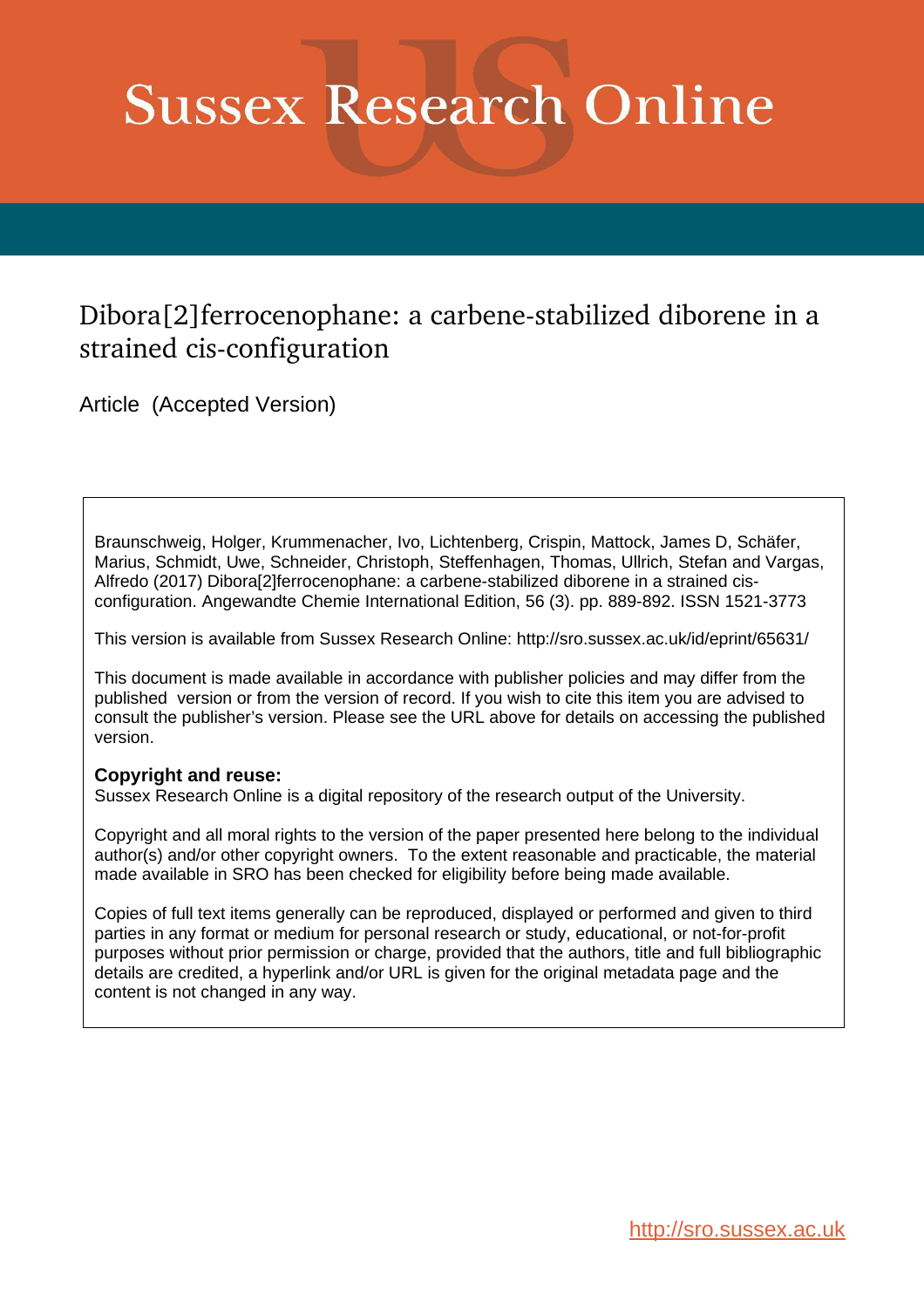Braunschweig, H., Krummenacher, I., Lichtenberg, C., Mattock, J. D., Schäfer, M., Schmidt, U., Schneider, C., Steffenhagen, T., Ullrich, S. and Vargas, A. (2016), Dibora[2]ferrocenophane: A Carbene-Stabilized Diborene in a Strained *cis*-Configuration. Angew. Chem. Int. Ed.

## **Dibora[2]ferrocenophane: A Carbene-Stabilized Diborene in a Strained** *cis***-Configuration**

Holger Braunschweig,\*<sup>[a,b]</sup> Ivo Krummenacher,<sup>[a,b]</sup> Crispin Lichtenberg,<sup>[a,b]</sup> James D. Mattock,<sup>[c]</sup> Marius Schäfer,<sup>[a,b]</sup> Uwe Schmidt,<sup>[a,b]</sup> Christoph Schneider,<sup>[a,b]</sup> Thomas Steffenhagen,<sup>[a,b]</sup> Stefan Ullrich,<sup>[a,b]</sup> and Alfredo Vargas<sup>[c]</sup>

*Abstract: Unsaturated bridges that link the two cyclopentadienyl ligands together in strained ansa metallocenes are rare and limited to carbon-carbon double bonds. The synthesis and isolation of a strained ferrocenophane containing an unsaturated two-boron bridge, isoelectronic with a C=C double bond, was achieved by reduction of a carbene-stabilized 1,1'-bis(dihaloboryl)ferrocene. A combination of spectroscopic and electrochemical measurements as well as density functional theory (DFT) calculations was used to assess the influence of the unprecedented strained cis configuration on the optical and electrochemical properties of the carbene-stabilized diborene unit. Initial reactivity studies show that the dibora[2]ferrocenophane is prone to boron-boron double bond cleavage reactions.*

Metallocenes with bridged cyclopentadienyl ligands, commonly named *ansa* metallocenes or metallocenophanes, have emerged as a class of organometallic compounds with an exceptionally wide and diverse range of applications.<sup>[1]</sup> Among other applications, *ansa* metallocenes are employed as catalyst precursors in the industrial production of polyolefins<sup>[2]</sup> and as monomers for ring-opening polymerization to form functional metallopolymers.<sup>[3]</sup> Their versatility and usefulness stems largely

| [a] | Prof. Dr. H. Braunschweig, Dr. Ivo Krummenacher, Dr. Crispin |
|-----|--------------------------------------------------------------|
|     | Lichtenberg, Dr. Marius Schäfer, Uwe Schmidt, Dr. Christoph  |
|     | Schneider, Thomas Steffenhagen, Stefan Ullrich               |
|     | Institut für Anorganische Chemie                             |
|     | Julius-Maximilians-Universität Würzburg                      |
|     | Am Hubland, 97074 Würzburg (Germany)                         |
|     | E-mail: h.braunschweig@uni-wuerzburg.de                      |
| [b] | Prof. Dr. H. Braunschweig, Dr. Ivo Krummenacher, Dr. Crispin |
|     | Lichtenberg, Dr. Marius Schäfer, Uwe Schmidt, Dr. Christoph  |
|     | Schneider, Thomas Steffenhagen, Stefan Ullrich               |
|     | Institute for Sustainable Chemistry and Catalysis with Boron |
|     | Julius-Maximilians-Universität Würzburg                      |
|     | Am Hubland, 97074 Würzburg (Germany)                         |

E-mail: h.braunschweig@uni-wuerzburg.de [c] J. D. Mattock, Dr. A. Vargas

Department of Chemistry School of Life Sciences, University of Sussex Brighton BN1 9QJ, Sussex (UK)

Supporting information for this article is given via a link at the end of the document.

from the fact that their physical properties, and hence reactivity, can be tuned through structural modifications of the ligand framework. For instance, unsaturated two-atom bridges have been developed to increase the configurational rigidity<sup>[4]</sup> as well as the molecular strain of metallocenophanes, but also to add additional functionality to the metallocene fragment. In part due to difficulties encountered in their synthesis, these types of bridges are relatively rare and only a handful of these have been successfully incorporated into the ferrocene structure, as shown in Figure 1 (**I**-**V**). The first examples involved bridging aromatic rings, such as an *ortho*-phenylene (**I**),[5,6] a cyclobutadiene cobalt (**II**) [6] and a ruthenacyclopentadiene fragment (**III**). [7] Whereas the focus of the initial studies was on synthesis and structural features, the vinylene-bridged dicarba[2]ferrocenophanes **IV** and **V** have been developed as candidates for ring-opening metathesis polymerization (ROMP) to produce conjugated metal-containing polymers.<sup>[8-10]</sup> As shown by the groups of Tilley and Manners, such strained ferrocenophanes can indeed undergo ROMP with Schrock- and Grubbs-type catalysts to form conjugated metallopolymers.[9,10]

Although homo- and heteronuclear multiple bonding is common for other p-block elements, especially the second-period elements,[11] unsaturated *ansa* bridges in metallocenophanes are to date restricted to carbon. By capitalizing on the isoelectronic relationship between Lewis base-stabilized diborenes,  $[(L)RB=BR(L)]$  (L = Lewis base),<sup>[12,13]</sup> and olefins,  $R_2C=CR_2$ , we sought to prepare the first *ansa* metallocene with a heteroatomcontaining multiple bond in the bridge. Herein, we describe the successful synthesis of a strained dibora[2]ferrocenophane (**VI**), in which the bridging diborene moiety is forced to adopt a *cis* rather than the prevailing *trans* configuration. The effects of changing the regiochemistry, as well as the interrelationship between the strain and properties of the diborene are addressed.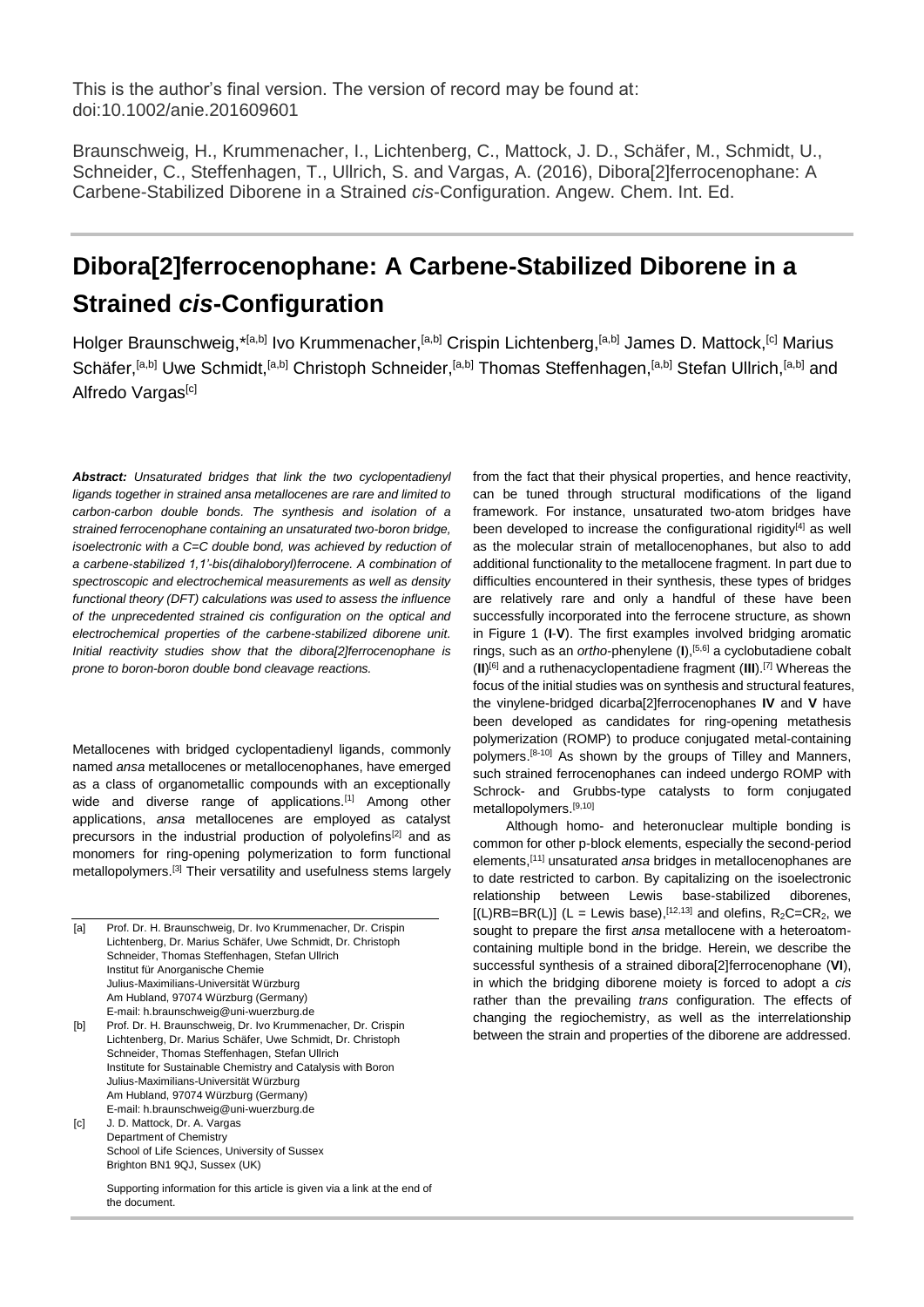Braunschweig, H., Krummenacher, I., Lichtenberg, C., Mattock, J. D., Schäfer, M., Schmidt, U., Schneider, C., Steffenhagen, T., Ullrich, S. and Vargas, A. (2016), Dibora[2]ferrocenophane: A Carbene-Stabilized Diborene in a Strained *cis*-Configuration. Angew. Chem. Int. Ed.



**Figure 1.** Examples of ferrocenophanes containing an unsaturated two-atom bridge ( $R^1$ ,  $R^2$  = Ph or CO<sub>2</sub>CH<sub>3</sub>, L = Lewis base).

For the synthesis of the title compound we have made use of our recently-established procedure for the synthesis of diborenes, namely the reduction of base-stabilized aryldihaloboranes.<sup>[13]</sup> To this end, 1,1'-bis(dibromoboryl)ferrocene (**1**) was reacted with two equivalents of the N-heterocyclic carbene (NHC) 1,3 bis(di*iso*propyl)imidazol-2-ylidene (IPr) to give adduct **2**, which was isolated as an off-white solid in 94% yield (Scheme 1). It was found that **2** could be successfully reduced in benzene solution with potassium graphite  $(KC_8)$  to induce ring closure and formation of the diborene bridging unit. It is important to note, however, that the choice of carbene is critical for this transformation, as NHCs with a different steric demand failed to produce the desired unsaturated two-boron bridge.[14] Following workup by recrystallization from benzene, dibora[2]ferrocenophane **3** was obtained as air-sensitive, purple crystals in 71% yield. The diborene moiety in **3** was readily identified by its characteristic <sup>11</sup>B NMR signal at  $\delta$  = 28.4 ppm and its lowest energy UV/vis absorption at 571 nm.<sup>[15-21]</sup> Furthermore, the 0.53 ppm chemical shift difference between the *α* and *β* protons of the Cp ring, which has been shown to provide a qualitative correlation with the degree of molecular distortion in *ansa* metallocenes,[22] indicates notable ring strain (cf. **2**: *δ* = 0.21 ppm).



**Scheme 1.** Synthesis of dibora[2]ferrocenophane **3**.

An X-ray diffraction analysis of suitable single crystals of **3** confirmed the bent sandwich geometry with formation of the twoboron bridge. The molecular structure, as shown in Figure 2, revealed a noticeable distortion of the Cp ligands from coplanarity (*α* = 16.1°), which is significantly increased relative to the corresponding dibora<sup>[2]</sup>ferrocenophanes containing a B<sub>2</sub>Mes<sub>2</sub> (*α* = 10.5°)<sup>[23]</sup> and B<sub>2</sub>(NMe<sub>2</sub>)<sub>2</sub> (*α* = 12.8°)<sup>[24]</sup> bridging moiety. This can be attributed to the decrease in the length of the boron-boron bond (**3**: 1.602(2) Å) which falls in the normal range of B=B double bonds in base-stabilized diborenes. [15-21] As a result of the increase in bond order in the *ansa* bridge, the Ct−Fe−Ct angle (*δ* = 165.4°, Ct = centroid of the Cp ligand) in **3** is more distorted from the ideal of 180° than in both  $[Fe(n^5-C_5H_4)_2(BMes)_2]$  ( $\delta$  = 173.4°) and [Fe(*η*<sup>5</sup>-C<sub>5</sub>H<sub>4</sub>)<sub>2</sub>(BNMe<sub>2</sub>)<sub>2</sub>] (δ = 170.1°). The B−B bond is almost parallel to the metal-centroid axis, resulting in a nearly eclipsed conformation of the Cp rings. The geometry of the double bond is appreciably distorted, as illustrated by the small B=B−C<sub>Cp</sub> angles which average 113.2° and by the C1−B1=B2−C4 torsion angle of 154.2°, indicating pyramidalization of the diborene. The boron atoms remain in an approximately trigonal-planar coordination, with angular sums of 359.4° and 358.0° at B1 and B2, respectively.



**Figure 2.** Molecular structure of **3**. Hydrogen atoms and some thermal ellipsoids are omitted for clarity. Thermal ellipsoids are drawn at the 50% probability level. Selected bond lengths [Å] and angles [°]: B1−B2 1.602(2), B1−C1 1.627(2), B1−C3 1.559(2), B2−C2 1.616(2), B2−C4 1.574(2); B2−B1−C1 111.7(1), B1−B2−C2 114.8(1).

To elucidate the effect of both the *cis*-configuration and the molecular strain on the physical properties of diborene **3**, we carried out a series of analytical and computational studies. The unstrained *trans*-diborenes of the general formula [(L)RB=BR(L)]  $(L =$  Lewis base) were used as a reference to which the properties and reactivity of the cyclic diborene **3** were compared.

Electrochemical measurements in THF solution revealed that **3** has a remarkably low oxidation potential of  $E_{pa} = −1.56$  V *vs.* ferrocene/ferrocenium, [19] corresponding to the one-electron oxidation of the diborene unit. The value is comparable with other N-heterocyclic carbene (NHC)-stabilized diborenes such as [(IMe)DurB=BDur(IMe)] (*E*1/2 = −1.55 V; Dur = 2,3,5,6 tetramethylphenyl; IMe = 1,3-dimethylimidazol-2-ylidene).<sup>[19]</sup> Although the strained *cis* configuration seems to have no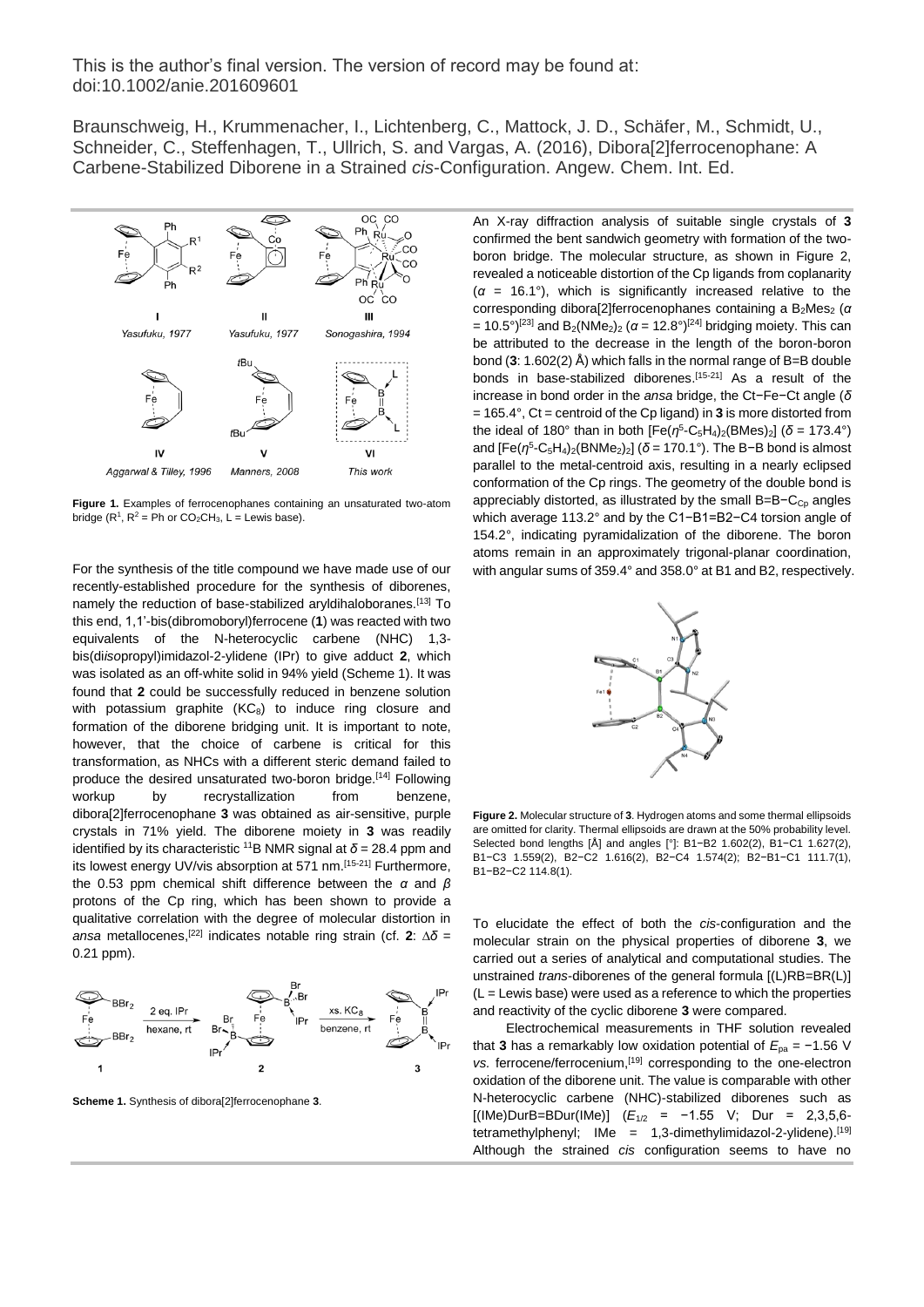Braunschweig, H., Krummenacher, I., Lichtenberg, C., Mattock, J. D., Schäfer, M., Schmidt, U., Schneider, C., Steffenhagen, T., Ullrich, S. and Vargas, A. (2016), Dibora[2]ferrocenophane: A Carbene-Stabilized Diborene in a Strained *cis*-Configuration. Angew. Chem. Int. Ed.

apparent influence on the HOMO energy of the diborene, it might be accountable for the observed electrochemical irreversibility of the first oxidation process.

The solution UV/vis absorption spectrum of the purple dibora[2]ferrocenophane **3** showed, besides the previously mentioned lowest energy absorption at *λ*max = 571 nm, an additional absorption band at  $\lambda = 382$  nm. In comparison to the related *trans*-diborene [(IMe)DurB=BDur(IMe)] (λ<sub>max</sub> = 538 nm),<sup>[19]</sup> the lowest energy transition of **3** is shifted to lower wavelengths by about 33 nm, indicating a considerably smaller HOMO-LUMO band gap for the cyclic diborene **3**. This, combined with the voltammetric measurements, suggests that the smaller band gap is mainly a result of an energetically lower-lying LUMO.

In order to gain more insight into the shape and relative ordering of the molecular orbitals, we performed density functional theory (DFT) calculations at the B3LYP\*/TZP level of theory. Similar to the frontier orbitals of the related *trans*configured diborene [(IMe)DurB=BDur(IMe)], [17-19] the HOMO ( $-3.20$  eV) of **3** is mainly composed of  $\pi$  orbitals centered on the B−B core, whereas the LUMO (−1.09 eV), though similarly composed of C(Ar)−B−C(carbene)  $\pi$  interactions, presents a more overall bonding character due to the *cis* configuration, hence rationalizing the observed stabilization of the LUMO. This is one of the rare occasions where a LUMO has a non anti-bonding character, which immediately suggests some very interesting reactivity patterns and property tuning possibilities. A comparison with the orbital energy levels of *trans*-diborene [(IMe)DurB=BDur(IMe)] (HOMO: −3.15 eV and LUMO: −0.48 eV) shows that the LUMO of **3** lies about 0.61 eV lower in energy, whereas the HOMO energies are very similar. Mainly due to the stabilization of the LUMO, the HOMO-LUMO gap in  $3 (\Delta E = 2.11)$ eV) is significantly lower than that of [(IMe)DurB=BDur(IMe)] (ΔE  $= 2.67$  eV), consistent with the smaller optical band gap observed in the UV/vis spectrum. A similar effect has been observed for the phosphine-stabilized *cis*-diborene  $[B_2Mes_2(dppm)]$  (dppm = bis(diphenylphosphino)methane), in which the B=B double bond is incorporated into a five-membered ring system.<sup>[25]</sup> In this case, the decrease of the LUMO energy seems, to a large extent, to originate from extended electron delocalization into the phenyl groups.

LUMO+<sup>2</sup> LUMO  $E$  (eV)  $-4.080$ 

**Figure 3.** Representation of the frontier orbitals of **3**.

With the help of time-dependent DFT calculations at the same level of theory, the two main absorption bands in the UV/vis spectrum could be assigned to specific electronic transitions. The lowest energy absorption can be attributed to a HOMO  $\rightarrow$  LUMO transition, whereas the other major electronic excitation is due to a metal-to-ligand charge transfer transition between the HOMO−1, which is predominantly a mixture of the iron  $d_{x^2-y^2}$  and  $d_{xy}$  orbitals, and the LUMO (see SI for details).

The presence of ring strain in saturated dibora[2]ferrocenophanes has previously been shown to enhance the reactivity of the B−B single bond, facilitating new reactivity modes of diboranes(4) including diboration reactions of substrates with non-activated multiple bonds.<sup>[26]</sup> We were therefore curious to see how strain affects the reactivity of the B=B double bond. As previously established, carbene-stabilized diborenes are capable of providing all four B=B bonding electrons in reduction reactions with suitable oxidants (e.g. elemental chalcogens). [27] We envisioned that dibora[2]ferrocenphane **3** might be especially prone to such reactivity due to the presumed strain energy that would be released by cleavage of the B=B bond. Given our previous success with chalcogens in the elucidation of the reactivity of boron-boron multiple bonds,<sup>[27,28]</sup> we chose a diorganyl diselenide to test this validity.

The reaction of **3** with an excess of 1,2-diphenyldiselenide in THF led to the emergence of a new signal at *δ* = −8.1 ppm in the <sup>11</sup>B NMR spectrum, indicating quaternization of both boron atoms (Figure 4). Integration of the aromatic protons in the <sup>1</sup>H NMR spectrum revealed that the product (**4**) consists of four [SePh] groups, tantamount to the consumption of two equivalents of [SePh]2. Using only one equivalent of 1,2-diphenyldiselenide led to conversion of about half of **3**, indicating that the reaction does not stop after initial 1,2-addition. The NMR data thus supports formation of a ring-opened product with cleavage of the boron-boron double bond. After work-up and recrystallization, ferrocene complex **4** was obtained as an analytically pure yellow solid in 55% yield. The molecular structure, as determined by single-crystal X-ray crystallographic analysis, confirmed the double addition of [SePh]<sub>2</sub> across the B=B bond and revealed the formation of a base-stabilized 1,1'-bis(boryl)ferrocene (**4**). Due to steric repulsions between the two boryl substituents, they adopt an *anti*-periplanar conformation (dihedral angle = 154°). The B−C bonds in **4** (avg. 1.704(6) Å) are longer than the boron-NHC bond in diborene **3** (avg. 1.567(4) Å), consistent with a change in hybridization of the boron atoms from  $sp^2$  to  $sp^3$ .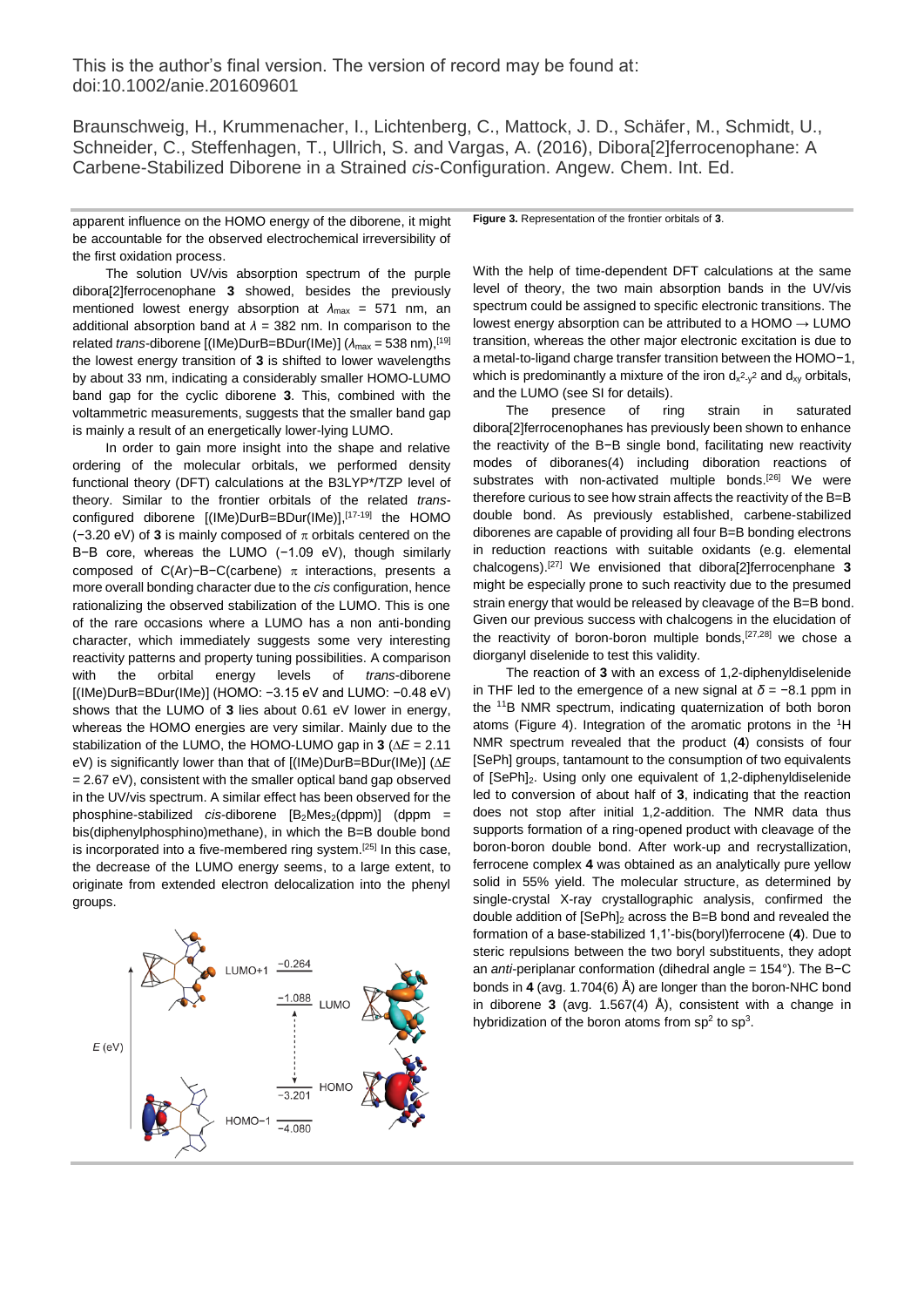Braunschweig, H., Krummenacher, I., Lichtenberg, C., Mattock, J. D., Schäfer, M., Schmidt, U., Schneider, C., Steffenhagen, T., Ullrich, S. and Vargas, A. (2016), Dibora[2]ferrocenophane: A Carbene-Stabilized Diborene in a Strained *cis*-Configuration. Angew. Chem. Int. Ed.



**Figure 4.** Top: Double addition reaction of diborene **3** with 1,2 diphenyldiselenide. Bottom: Molecular structure of **4**. Hydrogen atoms and some thermal ellipsoids are omitted for clarity. Thermal ellipsoids are drawn at the 50% probability level. Selected bond lengths [Å]: Se1−B1 2.130(3), B1−Se2 2.099(2), B1−C1 1.710(3), C2−B1 1.511(3), B2−C3 1.507(3), B2−C4 1.697(3), B2−Se3 2.133(3), B2−Se4 2.135(3).

The B−B bond cleavage product (**4**) is reminiscent of the reductive insertion of elemental sulfur into the boron-boron double bond of an NHC-stabilized diborene with thienyl groups, which resulted (after activation through ultrasound) in the formation of a 1,2,4 trithia-3,5-diborolane.<sup>[27]</sup> Given that sulfur is a much more powerful oxidant than 1,2-diphenyldiselenide, the ease of the boron-boron bond scission in **3** is quite remarkable and likely due to release of ring-strain energy upon cleavage of the boron-boron bond. Furthermore, the observed ring-opening reactivity of **3** also bodes well for future polymerization studies.

In summary, we have synthesized and structurally characterized a diborene-bridged ferrocenophane, which is to our knowledge the first strained *ansa* metallocene with a multiplybonded bridge not based on carbon. Comparisons of the optical and electrochemical properties of the strained *cis*-diborene **3** to related acyclic *trans*-diborenes showed that it has a smaller HOMO-LUMO gap, mainly due to a substantial stabilization of the LUMO. Initial reactivity studies with 1,2-diphenyldiselenide led to ring opening of the ferrocenophane by cleavage of the B=B double bond, indicating that the cyclic *cis*-diborene **3** is highly reactive as a result of ring strain. We are currently further exploring its reactivity, including its ability to undergo ring-opening polymerization.

#### **Acknowledgements**

This project has received funding from the European Research Council (ERC) under the European Union Horizon 2020 Research and Innovation Program (grant agreement no. 669054). A.V. thanks the University of Sussex for financial support.

**Keywords:** metallocenes • boron • strained molecules • density functional calculations • diborenes

- [1] a) P. J. Shapiro, *Coord. Chem. Rev.* **2002**, *231*, 67-81; b) R. A. Musgrave, A. D. Russell, I. Manners, *Organometallics* **2013**, *32*, 5654.
- [2] a) H. H. Brintzinger, D. Fischer, R. Mülhaupt, B. Rieger, R. M. Waymouth, *Angew. Chem. Int. Ed.* **1995**, *34*, 1143-1170; b) R. H. Grubbs, G. W. Coates, *Acc. Chem. Res.* **1996**, *29*, 85-93; c) J. A. Ewen, *Sci. Am.* **1997**, *276*, 86-91; d) W. Kaminsky, M. Arndt, *Adv. Polym. Sci.* **1997**, *127*, 143- 187; e) W. Kaminsky, *J. Chem. Soc.*, *Dalton Trans.* **1998**, 1413-1418.
- [3] a) I. Manners, Adv. Organomet. Chem. 1998, 37, 131-165; b) A. S. Abd-El-Aziz, *Macromol. Rapid Commun.* **2002**, *23*, 995-1031; c) I. Manners, *Synthetic Metal-Containing Polymers*, VCH, Weinheim, **2004**; d) D. E. Herbert, U. F. J. Mayer, I. Manners, *Angew. Chem. Int. Ed.* **2007**, *46*, 5060-5081; e) V. Bellas, M. Rehahn, *Angew. Chem. Int. Ed.* **2007**, *46*, 5082.
- [4] H. H. Brintzinger, P. Burger, *J. Organomet. Chem.* **1991**, *407*, 207-213.
- [5] K. Yasufuku, K. Aoki, H. Yamazaki, *Inorg. Chem.* **1977**, *16*, 624-628.
- [6] K. Yasufuku, H. Yamazaki, *J. Organomet. Chem.* **1977**, *127*, 197-207.
- [7] K. Onitsuka, K. Miyaji, T. Adachi, T. Yoshida, K. Sonogashira, Chem. Lett. 1994, 23, 2279-2282.
- [8] V. K. Aggarwal, D. Jones, M. L. Turner, H. Adams, *J. Organomet. Chem.* **1996**, *524*, 263-266.
- [9] M. A. Buretea, T. D. Tilley, *Organometallics* **1997**, *16*, 1507-1510.
- [10] G. Masson, A. J. Lough, I. Manners, *Macromolecules* **2008**, *41*, 539-547.
- [11] a) R. J. Gillespie, I. Hargittai, *The VSEPR Model of Molecular Geometry*, Dover Publications, Mineola, New York, **2012**; b) P. P. Power, *J. Chem. Soc., Dalton Trans.* **1998**, 2939-2951; c) P. P. Power, *Chem. Rev.* **1999**, *99*, 3463-3503; c) R. C. Fischer, P. P. Power, *Chem. Rev.* **2010**, *110*, 3877-3923.
- [12] Y. Wang, G. H. Robinson, *Chem. Comm.* **2009**, 5201-5213
- [13] a) H. Braunschweig, R. D. Dewhurst, *Angew. Chem. Int. Ed.* **2013**, 52, 3574-3583; b) H. Braunschweig, R. D. Dewhurst, *Organometallics* **2014**, *33*, 6271-6277.
- [14] Reduction of the corresponding IMe (IMe = 1,3-dimethylimidazol-2ylidene), IMes (IMes = 1,3-bis(2,4,6-trimethylphenyl)imidazol-2-ylidene or IDip (IDip = 1,3-bis(2,6-di*iso*propylphenyl)imidazol-2-ylidene) adducts of **1** failed to provide **3**.
- [15] Y. Wang, B. Quillian, P. Wei, C. S. Wannere, Y. Xie, R. B. King, H. F. Schaefer, P. v. R. Schleyer, G. H. Robinson, *J. Am. Chem. Soc.* **2007**, *129*, 12412-12413.
- [16] Y. Wang, B. Quillian, P. Wei, Y. Xie, C. S. Wannere, R. B. King, H. F. Schaefer, P. v. R. Schleyer, G. H. Robinson, *J. Am. Chem. Soc.* **2008**, *130*, 3298-3299.
- [17] P. Bissinger, H. Braunschweig, A. Damme, T. Kupfer, A. Vargas, *Angew. Chem. Int. Ed.* **2012**, *51*, 9931-9934.
- [18] H. Braunschweig, R. D. Dewhurst, C. Hörl, A. K. Phukan, F. Pinzner, S. Ullrich, *Angew. Chem. Int. Ed.* **2014**, *53*, 3241-3244.
- [19] P. Bissinger, H. Braunschweig, A. Damme, T. Kupfer, I. Krummenacher, A. Vargas, *Angew. Chem. Int. Ed.* **2014**, *53*, 5689-5693.
- [20] P. Bissinger, H. Braunschweig, A. Damme, C. Hörl, I. Krummenacher, T. Kupfer, *Angew. Chem. Int. Ed.* **2015**, *54*, 359-362.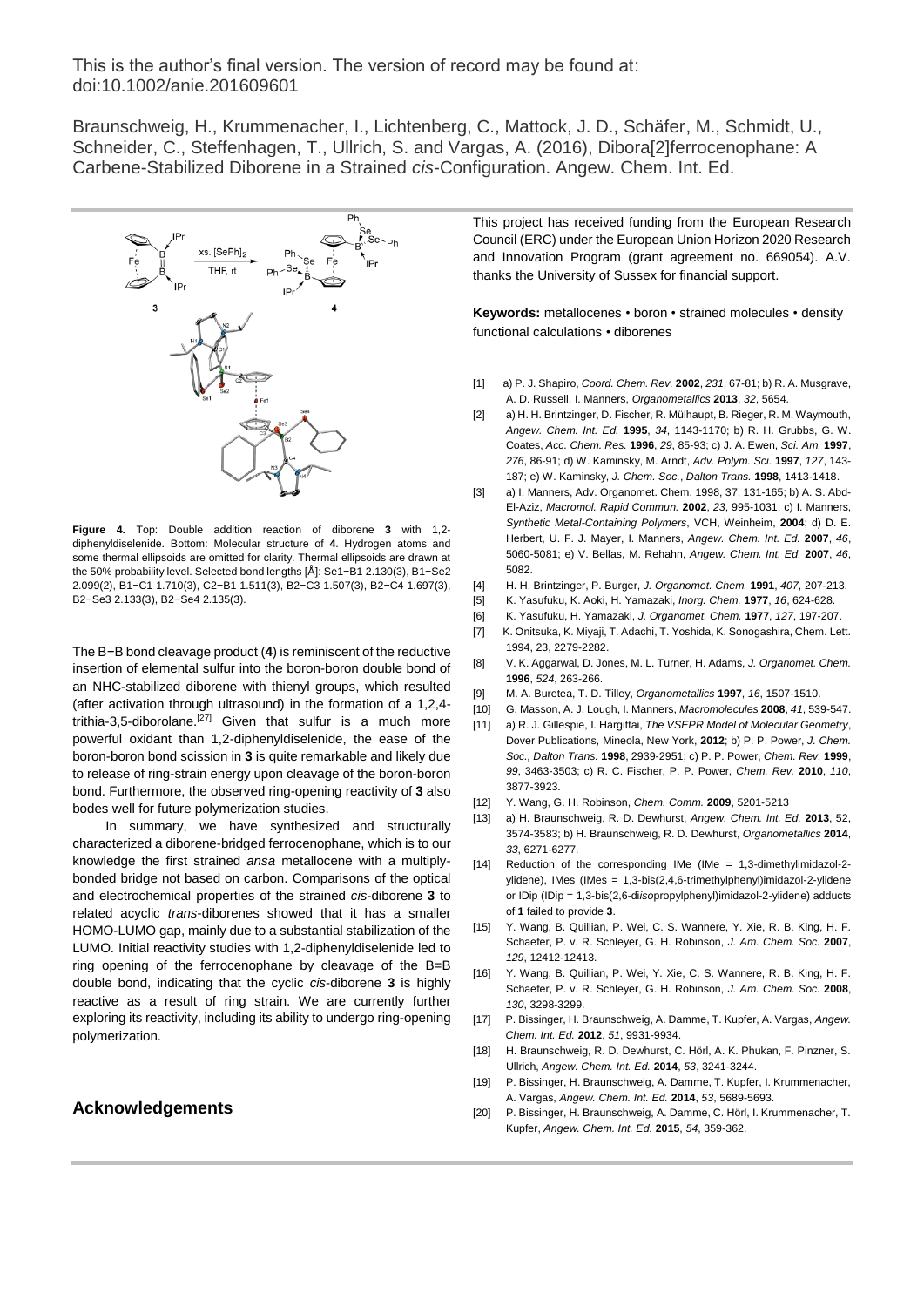Braunschweig, H., Krummenacher, I., Lichtenberg, C., Mattock, J. D., Schäfer, M., Schmidt, U., Schneider, C., Steffenhagen, T., Ullrich, S. and Vargas, A. (2016), Dibora[2]ferrocenophane: A Carbene-Stabilized Diborene in a Strained *cis*-Configuration. Angew. Chem. Int. Ed.

- [21] J. Böhnke, H. Braunschweig, T. Dellermann, W. C. Ewing, T. Kramer, I. Krummenacher, A. Vargas, *Angew. Chem. Int. Ed.* **2015**, *54*, 4469-4473.
- [22] a) A. G. Osborne, R. H. Whiteley, R. E. Meads, *J. Organomet. Chem.* **1980**, *193*, 345-357; b) T. H. Barr, W. E. Watts, *Tetrahedron* **1968**, *24*, 6111-6118.
- [23] H. Braunschweig, A. Damme, T. Kupfer, *Eur. J. Inorg. Chem.* **2010**, 4423-4426.
- [24] H. Braunschweig, F. Seeler, R. Sigritz, *J. Organomet. Chem.* **2007**, *692*, 2354-2356.
- [25] P. Bissinger, H. Braunschweig, M. A. Celik, C. Claes, R. D. Dewhurst, S. Endres, H. Kelch, T. Kramer, I. Krummenacher, C. Schneider, *Chem. Comm.* **2015**, *51*, 15917-15920.
- [26] a) H. Braunschweig, T. Kupfer, M. Lutz, K. Radacki, F. Seeler, R. Sigritz, *Angew. Chem. Int. Ed.* **2006**, *45*, 8048-8051; b) H. Braunschweig, T. Kupfer, *J. Am. Chem. Soc.* **2008**, *130*, 4242-4243; c) H. Braunschweig,

M. Kaupp, C. J. Adams, T. Kupfer, K. Radacki, S. Schinzel, *J. Am. Chem. Soc.* **2008**, *130*, 11376-11393; d) H. Braunschweig, T. Kupfer, *Eur. J. Inorg. Chem.* **2012**, 1319-1332.

- [27] H. Braunschweig, T. Dellermann, W. C. Ewing, T. Kramer, C. Schneider, S. Ullrich, *Angew. Chem. Int. Ed.* **2015**, *54*, 10271-10275.
- [28] H. Braunschweig, P. Constantinidis, T. Dellermann, W. C. Ewing, I. Fischer, M. Hess, F. R. Knight, A. Rempel, C. Schneider, S. Ullrich, A. Vargas, J. D. Woollins, *Angew. Chem. Int. Ed.* **2016**, *55*, 5606-5609.